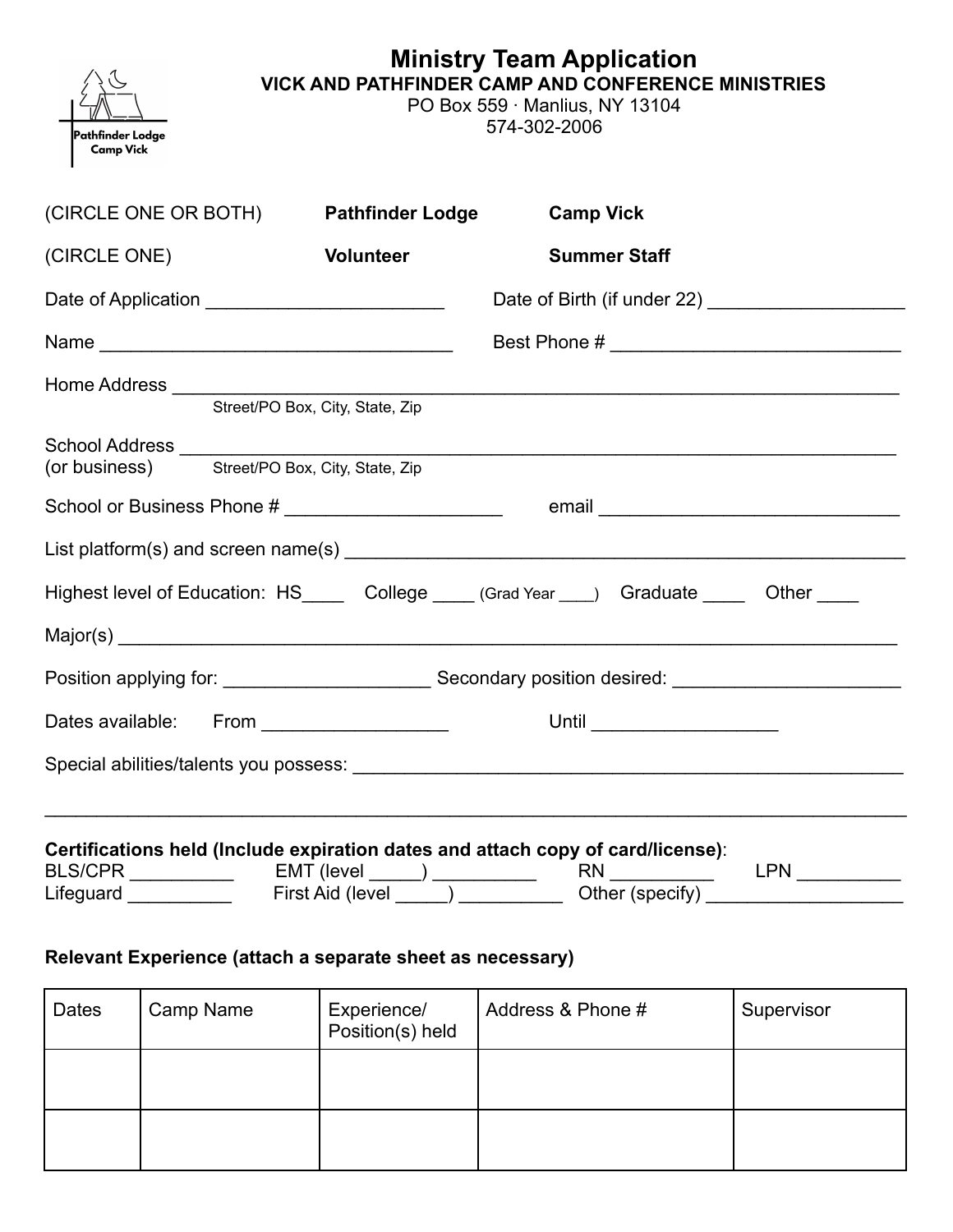## **Please list past non- camp employment below (attach a separate page if necessary):**

| <b>Dates</b> | Employer | Position(s) held | Address & Phone # | Supervisor |
|--------------|----------|------------------|-------------------|------------|
|              |          |                  |                   |            |
|              |          |                  |                   |            |
|              |          |                  |                   |            |

Church Membership \_\_\_\_\_\_\_\_\_\_\_\_\_\_\_\_\_\_\_ Pastor's Name \_\_\_\_\_\_\_\_\_\_\_\_\_ Phone \_\_\_\_\_\_\_\_\_\_\_\_

Do you have any physical limitations that would impact your ability to perform the tasks of the job for which you are applying?

 $\_$ If yes, what accommodation(s) would you request to be able to perform the tasks of said position?

Please list three (3) references (not relatives) who have knowledge of your character and ability. One must have known you for at least five (5) years, and one must have known you for at least two (2) years. You must supply each person with a copy of the reference form (provided), which we must receive *directly* from them before we can consider this application.

 $\_$ 

| Name | <b>Phone Number</b> | Years Known | (Office Use) Ref Rec |
|------|---------------------|-------------|----------------------|
|      |                     |             |                      |
|      |                     |             |                      |
|      |                     |             |                      |

Using the space below, please write a personal testimony of your faith experience and life journey. Also include, in no more than two sentences, why you would like to be a part of this mission endeavor. Feel free to use a separate paper if necessary.

 $\_$  $\_$  $\_$  $\_$  $\_$  $\_$ 

 $\_$ 

 $\_$ 

Have you ever been accused of, or convicted of, a crime or offense? (circle one) YES NO If yes, please explain, and what was the outcome?

Have you ever been accused of, or convicted of, sexual misconduct or child abuse? (circle one) YES NO If yes, please explain, and what was the outcome?